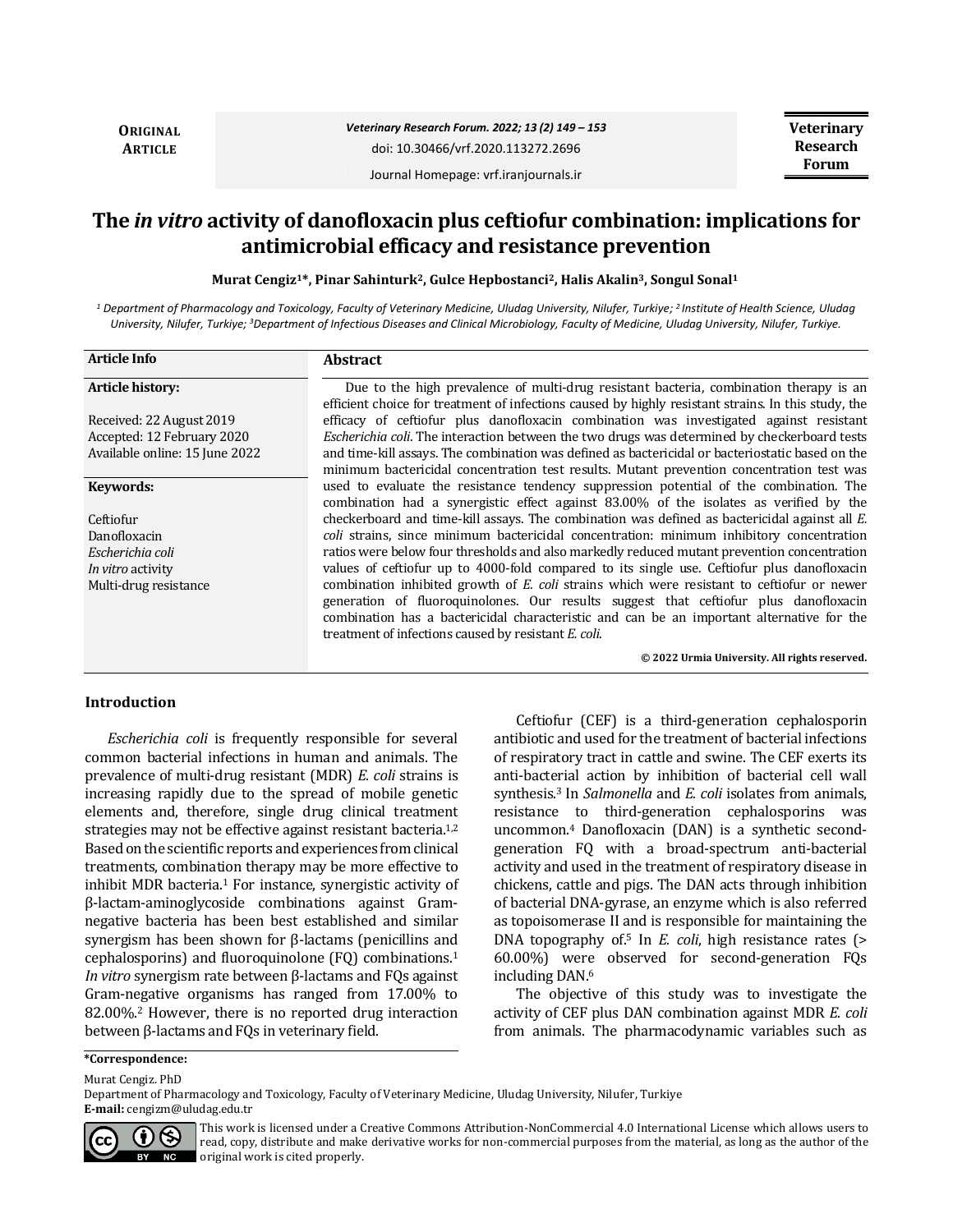minimum bactericidal concentration (MBC) and mutant prevention concentration (MPC) were determined to demonstrate the therapeutic efficacy of the combination as suggested by European Medicine Agency Guideline.<sup>7</sup> Before the determination of pharmacodynamics variables, fractional inhibitory concentration index (FICI) was used to evaluate the interaction between CEF and DAN.

## **Materials and Methods**

**Bacterial strains.** For isolation of *E. coli* strains, samples collected from cattle were directly spread onto eosin methylene blue agar-Levine (Becton Dickinson, Sparks, USA) and MacConkey agar (Becton Dickinson), and incubated under aerobic conditions. Candidate *E. coli* colonies were identified by API 20 E (BioMerieux Inc., Hazelwood, USA), and results were evaluated by API-Web system. The susceptibility profiles of the selected six *E. coli*  isolates are shown in Table 1.

**Fractional inhibitory concentration index.** The FICIs of the CEF (Sigma-Aldrich, Taufkirchen, Deutschland) plus DAN (Sigma-Aldrich) combination were determined using the checkerboard method.<sup>8</sup> Dilutions ranging from 1/32x minimum inhibitory concentration (MIC) to 4x MIC were tested for each antimicrobial agent. The FICI was interpreted as follows: FICI  $\leq$  0.50 = synergy, FICI  $>$  4.00 = antagonism and  $FICI > 0.50 - 4.00 = \text{indifference}/\text{additive}$ . The FIC index/indices were calculated as follows:

*FIC<sup>A</sup> = MIC drug A in combination / MIC drug A alone FIC<sup>B</sup> = MIC drug B in combination / MIC drug B alone FICI* / *ΣFIC* =  $FIC$ *A* +  $FIC$ *B*.

**Time-kill experiments.** Time-kill experiments were performed as described previously.<sup>9</sup> Synergy was defined as  $a \ge 2.00 \log_{10}$  decrease in the colony count at 6 or 24 hr with the combination treatment compared to the initial inoculum. The drug combination was considered to be antagonistic if there was a  $\geq 2.00 \log_{10}$ increase in CFU mL $^{-1}$ , and a < 2.00 log<sub>10</sub> change in CFU mL-1 was interpreted as no interaction.

**Minimum bactericidal concentration.** The MBCs were determined on six representative isolates as previously described.10 The MBC was defined as the lowest concentration showing ≥ 99.90% killing compared to the initial inoculum. The CEF plus DAN combination was defined as bactericidal and bacteriostatic for MBC: MIC ratios  $1 - 4$  and  $\geq 8$ , respectively.<sup>11</sup>

**Mutant prevention concentration.** The MPC of the CEF plus DAN was determined based on the method of Blondeau *et al*. <sup>12</sup> The *E. coli* isolates were incubated overnight at 37.00 ˚C in 100 mL of Mueller-Hinton broth (MHB; Becton Dickinson), after which the cultures were centrifuged at 9,000 rpm for 15 min. The supernatant was discarded and pellet was re-suspended in 3.00 mL of MHB to achieve  $> 10^{10}$  CFU mL $^{-1}$ . A 100-µL aliquot of this culture was used to inoculate plate count agar plates containing a 1x FIC-64x FIC range of the CEF plus DAN combination.

The plates were incubated at 37.00 °C for 72 hr and examined every 24 hr for growth of *E. coli.* The MPC was determined as a concentration that allowed no growth of bacteria at the end of the 72-hr incubation. Each experiment was conducted in duplicate.

**Table 1.** Phenotypic and molecular characterization of *E. coli* strains, checkerboard and time-kill data with the interpretations.

|               |                       |          | Resistance mechanism        |    |            |                    |     | <b>Checkerboard</b>                    | Time-kill   |            |                                             |                  |            |            |
|---------------|-----------------------|----------|-----------------------------|----|------------|--------------------|-----|----------------------------------------|-------------|------------|---------------------------------------------|------------------|------------|------------|
| Isolate ID*** | ORDR <sup>*</sup>     |          | PMOR**                      |    | <b>MDR</b> |                    |     | $DAN/CEF$ ( $\mu$ g mL <sup>-1</sup> ) | <b>FICI</b> |            | Interpretation Log reduction Interpretation |                  |            |            |
|               | parC<br>gyrA          |          | marA acrB soxS ompF<br>oaxB |    |            | MIC                |     |                                        | 6 hr        | 24 hr      | 6 hr                                        | 24 <sub>hr</sub> |            |            |
| E175          |                       |          |                             | ↓↓ |            | ↓↓                 |     | 0.002/0.512                            | 0.54        | <b>SYN</b> | 3.04                                        | 5.24             | <b>SYN</b> | <b>SYN</b> |
| E222          | Ser83Leu              | Ser80Ile |                             | ₩  | ₩          | 11                 |     | 0.512/0.512                            | 0.50        | <b>SYN</b> | 2.11                                        | 2.50             | <b>SYN</b> | <b>SYN</b> |
| E245          | Ser83Leu,<br>Asp87Glu |          |                             |    | ↑↑         | $\uparrow\uparrow$ |     | 0.512/2                                | 0.38        | <b>SYN</b> | 0.46                                        | 0.59             | <b>ADD</b> | ADD        |
| E246          | Ser83Leu              |          |                             | ተተ |            | 111                | ΤTΤ | 0.256/0.256                            | 0.38        | <b>SYN</b> | 0.46                                        | 0.40             | <b>ADD</b> | ADD        |
| E269          |                       |          |                             | ₩  |            | 11                 |     | 0.032/0.512                            | 0.54        | <b>SYN</b> | 2.09                                        | 4.68             | <b>SYN</b> | <b>SYN</b> |
| E306          | Ser83Thr              |          | $\ddot{}$                   | ₩  | ⇊          |                    |     | 1/0.064                                | 1.01        | ADD        | 3.23                                        | 5.78             | <b>SYN</b> | <b>SYN</b> |

DAN: Danofloxacin, CEF: ceftiofur MIC: Minimum inhibitory concentration, FIC: Fractional inhibitory concentration, SYN: Synergism, ADD: Additive.

MDR: Multidrug resistance; compared to AG100; ↑: 1–5 fold increased; ↑ ↑: 5–10 fold increased; ↓: 1–5 fold decreased; ↓↓: 5–10 fold decreased; ↓↓↓: ≥ 10 fold decreased.

\* Quinolone resistance determining region; \*\*Plasmid-mediated quinolone resistance; \*\*\* The antimicrobial resistance profiles of the *E. coli* strains: E175: Sulfamethoxazole; E222: Nalidixic acid, ciprofloxacin, sulfamethoxazole, trimethoprim, tetracycline, oxytetracycline, and chloramphenicol; E245: Nalidixic acid, ciprofloxacin, orbifloxacin, gatifloxacin, ampicillin, ceftiofur, tetracycline, oxytetracycline erythromycin and chloramphenicol; E246: Nalidixic acid, gatifloxacin, ampicillin, trimethoprim, gentamicin, tetracycline, oxytetracycline, chloramphenicol and colistin; E269: Nalidixic acid, , sulfamethoxazole, trimethoprim, tetracycline, oxytetracycline and colistin; E306: Nalidixic acid, ciprofloxacin, orbifloxacin, ampicillin, trimethoprim, tetracycline, oxytetracycline, erythromycin and chloramphenicol.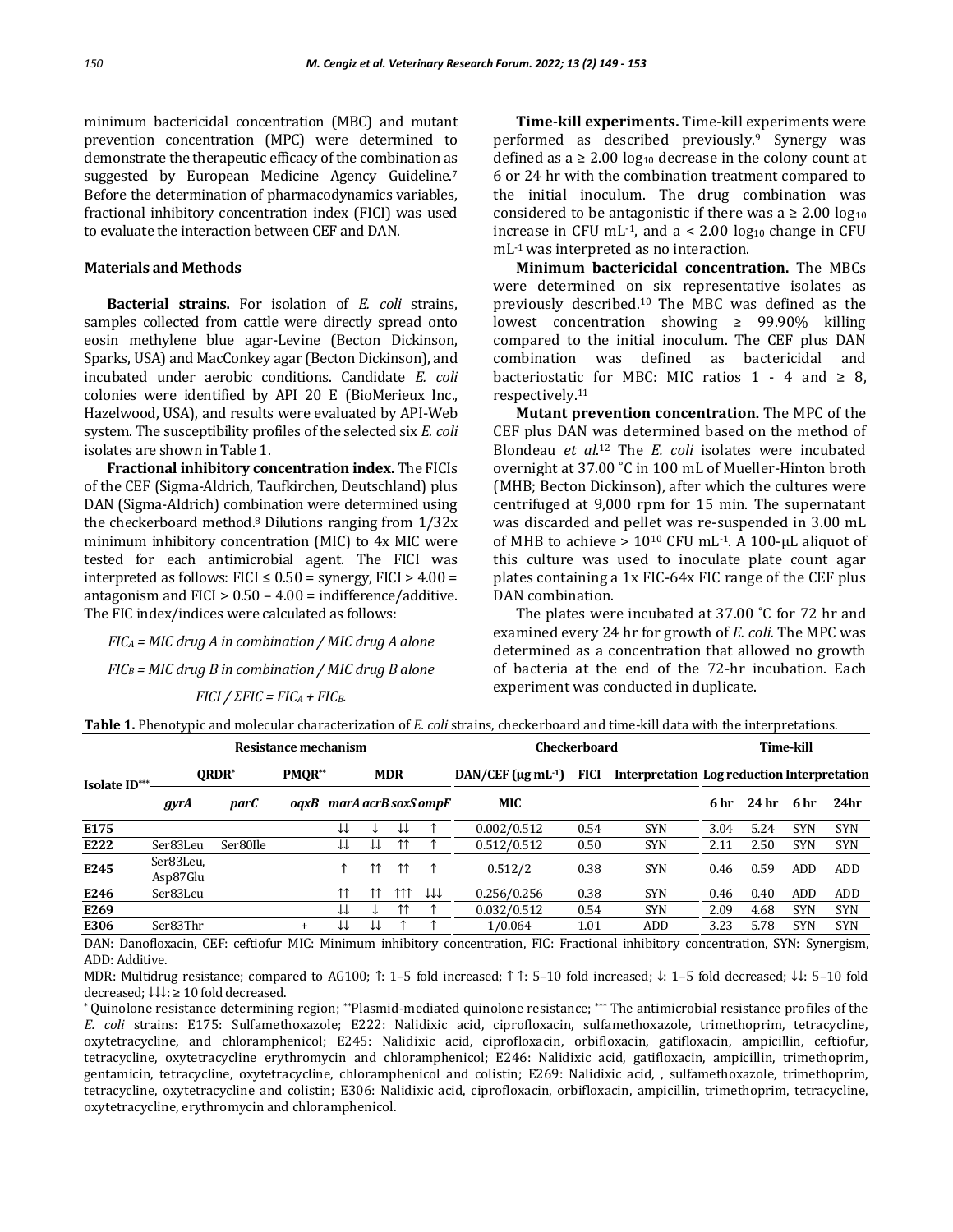#### **Results**

Synergy test results of the combination are given in Table 1. The FICI values for *E. coli* isolates ranged from 0.38 to 1.01. The combination synergistically acted against five of the *E. coli* isolates. Indifference was detected against one *E. coli* isolate, E306. Antagonism was not observed for any of *E. coli* isolates by the checkerboard method.

The *in vitro* activity of the combination against *E. coli* isolates, based on the time-kill method, is shown in Figure 1 and Table 1. At both incubation time points (6- and 24 hr), the combination therapy resulted in a  $\geq 2.00 \log_{10}$ reduction in viable counts against four of the *E. coli* isolates and the synergism rate was recorded as 66.00%. Indifference  $\left($  < 2.00 log<sub>10</sub>) was observed for the other two *E. coli* isolates. Regrowth was not observed for any of *E. coli* isolates after 24-hr incubation.



**Fig. 1.** Time-kill curve of ceftiofur plus danofloxacin combination against multi-drug resistant *E. coli* isolates and control strain.

The MBCs showed 1000-fold decrease for CEF when combined with DAN. In one *E. coli* isolate (E175), MBC value of DAN increased from 0.06 μg mL $-1$  to 2.00 μg mL $-1$ . For the rest of *E. coli* isolates, at least 2-fold reduction was determined for DAN. The MBC:MIC ratios of the combination were one for three *E. coli* isolates (E246, E269 and E306), two for one *E. coli* isolate (E245) and four for two *E. coli* isolates (E175 and E222), and the combination showed bactericidal effect against all studied *E. coli* isolates (Table 2).

The most remarkable reduction was noted for MPC values of CEF in the combination compared to its single use (Table 2). The MPC values of CEF in the combination ranged from  $0.12 \mu g$  mL<sup>-1</sup> to  $4.00 \mu g$  mL<sup>-1</sup>. In MPC tests, the combination could reduce the MPC of CEF up to 4000-fold. Similar to MBC test results, an increase of MPC was observed for the same *E. coli* isolate, E175. At least 2-fold decrease was determined in the MPC values of DAN in other *E. coli* isolates (Table 2). Mutant prevention index (MPI) values of the combination ranged from 4.00 to 128. The MPI values of the combination were lower than CEF for five *E. coli* isolates and DAN for three *E. coli* isolates.

#### **Discussion**

Recent studies have shown that β-lactam plus FQ combination has *in vitro* and *in vivo* synergy against extended-spectrum β-lactamase-producing *E. coli* and *Pseudomonas aeruginosa* isolates.13,14 In addition, the combinations of these two groups reduce the likelihood of resistance in Gram-negative bacilli compared to monotherapy.13,15 Al-Hasan *et al*. have stated that βlactam plus FQ combination therapy for bacteremia caused by Gram-negative bacilli appears more promising.<sup>16</sup> The results of our study showed that in checkerboard test CEF plus DAN combination was more effective against MDR *E. coli* isolates due to synergistic interaction between the compounds. Synergistic interaction between CEF and DAN against MDR *E. coli* isolates was lower in time-kill assays (66.00%). The data provided from checkerboard tests and time-kill assays can be different due to the protocols followed.17,18 Different results can be recorded for compounds from the same antimicrobial class even if the same synergy test is applied.15,19,20 Drago *et al*. <sup>19</sup> have shown that cephalosporin (ceftriaxone and cefotaxime) plus FQ (levofloxacin and moxifloxacin) combination has synergistic effect against resistant *Streptococcus pneumoniae* and this combination was suggested as an alternative to the previous combinations. They also found that levofloxacin and moxifloxacin showed a different rate of synergy with parenteral cephalosporins. Since the mechanism underlying the activity of antibiotics in combination should be the same for

**Table 2.** Pharmacodynamic profile of ceftiofur plus danofloxacin combination.

| <b>Isolate</b><br>ID |                             | Pharmacodynamic parameters |                                                                                                |                                            |  |  |  |  |      |                                     |  |                                                 |             |  |         |
|----------------------|-----------------------------|----------------------------|------------------------------------------------------------------------------------------------|--------------------------------------------|--|--|--|--|------|-------------------------------------|--|-------------------------------------------------|-------------|--|---------|
|                      | MICs ( $\mu$ g mL $^{-1}$ ) |                            |                                                                                                | MBCs $(\mu \rho \text{ mL}^{-1})$ MBC: MIC |  |  |  |  |      | MPCs $(\mu\mathbf{g} \text{ mL-1})$ |  |                                                 | <b>MPIs</b> |  |         |
|                      |                             |                            | DAN CEF DAN+CEF                                                                                |                                            |  |  |  |  |      |                                     |  | DAN CEF DAN+CEF DAN CEF DAN+CEF DAN CEF DAN+CEF | DAN CEF     |  | DAN+CEF |
| E175                 |                             |                            | $0.064$ 1.00 $0.002/0.512$ 0.064 8.00 2.00/0.008 1.00 8.00 4.00 0.512 128 64.00/0.256 8.00 128 |                                            |  |  |  |  |      |                                     |  |                                                 |             |  | 128     |
| E222                 |                             |                            | 2.00 2.00 0.512/0.512 8.00 8.00 2.00/2.00 4.00 4.00 4.00 8.00 128 4.00/4.00 4.00 64.00         |                                            |  |  |  |  |      |                                     |  |                                                 |             |  | 8.00    |
| E245                 |                             |                            | 2.00 16.00 0.512/2.00 8.00 64.00 4.00/1.00 4.00 4.00                                           |                                            |  |  |  |  | 2.00 |                                     |  | 32.00 256 8.00/2.00 16.00 16.00                 |             |  | 4.00    |
| E246                 |                             |                            | 1.00 2.00 0.256/0.256 4.00 2.00 0.256/0.256 4.00 1.00                                          |                                            |  |  |  |  | 1.00 |                                     |  | 32.00 128 1.00/1.00 32.00 64.00                 |             |  | 4.00    |
| E269                 |                             |                            | 1.00 1.00 0.032/0.512 4.00 1.00 0.032/0.512 4.00 1.00                                          |                                            |  |  |  |  | 1.00 |                                     |  | 16.00 32.00 0.128/2.00 16.00 32.00              |             |  | 4.00    |
| E306                 |                             |                            | 1.00 4.00 1.00/0.064 4.00 4.00 0.512/0.032 4.00 1.00                                           |                                            |  |  |  |  | 1.00 |                                     |  | 4.00 512 2.00/0.128 4.00 128                    |             |  | 4.00    |

MIC: Minimum inhibitory concentration, DAN: Danofloxacin, CEF: Ceftiofur, MBC: Minimum bactericidal concentration, MPC: Mutant prevention concentration, MPI: Mutant prevention index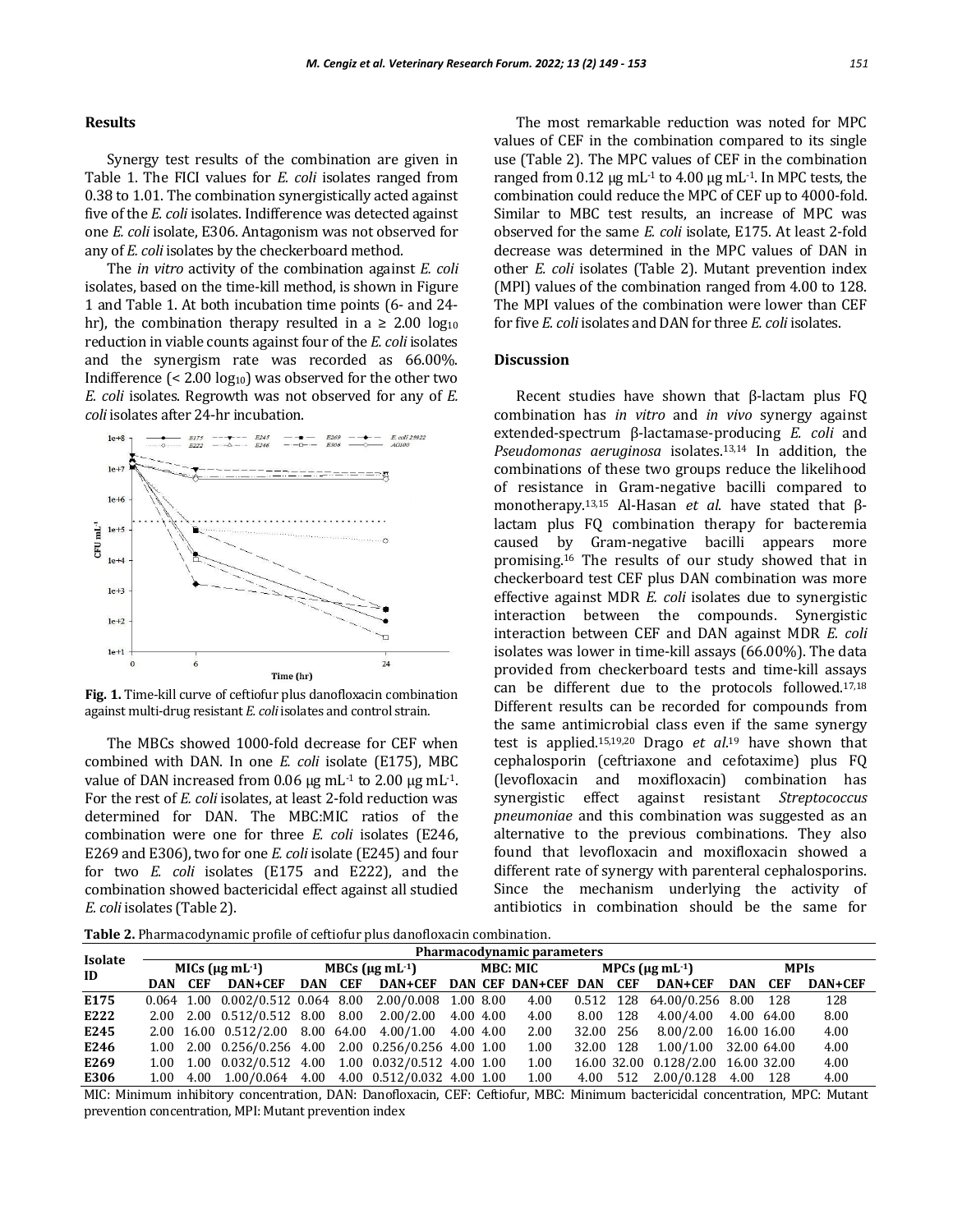levofloxacin and moxifloxacin, the observed difference could be attributable to the difference in intrinsic activity of two molecules.<sup>19</sup> The MIC is commonly used to compare *in vitro* intrinsic activity of antibiotics.<sup>21</sup>

The *in vitro* antimicrobial activity of drugs is usually assessed by determining the MIC and MBC after overnight aerobic incubation of a standard and inoculum size of bacteria in low protein liquid medium at pH 7.20. For bactericidal drugs, the MBC is usually the same as the MIC or generally not more than four-fold greater. The MBC of bacteriostatic drugs can be many-fold greater than the MICs.<sup>22</sup> The results of this study showed that MBC/MIC ratios of CEF plus DAN combination for all MDR *E. coli* isolates ranged from 1 to 4 and were equal or below four-fold threshold. Therefore, the CEF plus DAN combination can be classified as bactericidal. The bactericidal effect of CEF plus DAN combination was also seen at MICs. For instance, MBCs of CEF plus DAN combination were equal to the MICs for three of six MDR *E. coli* isolates. Moreover, MBCs of CEF plus DAN were below the resistance clinical breakpoints  $(R > 8$  for CEF and  $R > 2$  for DAN). The MBC and MIC provide no information on time course of the antimicrobial effect at fluctuating drug concentrations and are determined using standard bacterial inoculum  $(10^5 \text{ CFU mL-1})$ . The MPC is the concentration of a drug preventing the growth of single-step mutant present in a large bacterial population and has potential to allow testing antimicrobial efficacy in bacterial densities at infection site (10<sup>8-10</sup> CFU g<sup>-1</sup> of tissue or pus).<sup>19,23,24</sup> Antimicrobial combinations with a low MPC/MIC ratio (MPI) have high killing activity against resistant pathogens. In addition, combination therapy can prevent emergence of resistant bacteria when MPCs are below the clinical breakpoints.<sup>25</sup> The results of this study showed that MICs of CEF resistant *E. coli* strains with double mutations in *gyrA* can be reduced up to eight times when CEF is combined with DAN. The MPC of CEF in the combination was also lower than the MIC of CEF alone. In contrast, the highest MPI value of CEF plus DAN was observed for the most susceptible isolate, *E. coli* E175, which has no quinolone resistance-determining region mutations. There is no explanation or data available for the enhanced MBC and MPC values of *E. coli* E175. These data indicated that MPCs were not always accurately predicted from the MIC values. The difference between MPC and susceptibility data is probably due to the used inoculum densities.<sup>26</sup> The MPC measurement is fundamentally different from standardized susceptibility measurements because it utilizes an inoculum accounting for the first-step resistant cells presence.<sup>26</sup> The low MPI values observed for five of six MDR *E. coli* isolates indicated that CEF plus DAN has an important potential to reduce the tendency of MDR *E. coli* isolates to become highly resistant or untreatable pathogens.

Due to the synergistic interaction, CEF plus DAN combination should be considered for the inhibition of MDR *E. coli* isolates from animals, even for *E. coli* isolates resistant to CEF or newer generation of FQ such as orbifloxacin and gatifloxacin. The combination has a bactericidal characteristic and this makes the combination an important alternative for the treatment of infections caused by MDR *E. coli* in vitally important tissues and organs. Further studies should be designed to show the *in vivo* activity of the combination in order to determine the effect of pharmacokinetic variability and host defence system on the efficacy of CEF plus DAN combination.

## **Acknowledgments**

This work was supported by the Scientific and Technological Research Council of Turkiye (TUBİTAK; TOVAG-214O316).

## **Conflict of interest**

None declared.

#### **References**

- 1. Brooks BD, Brooks AE. Therapeutic strategies to combat antibiotic resistance. Adv Drug Deliv Rev 2014; 78: 14-27.
- 2. Tamma PD, Cosgrove SE, Maragakis LL. Combination therapy for treatment of infections with gram-negative bacteria. Clin Microbiol Rev 2012; 25(3): 450-470.
- 3. Committee for Veterinary Medicinal Products. Ceftiofur, EMEA/MRL/498/98- FINAL 1999; 1-6.
- 4. European Food Safety Authority. The European Union summary report on antimicrobial resistance in zoonotic and indicator bacteria from humans, animals and food in 2015. doi: 10.2903/j.efsa.2017.4694
- 5. Committee for Veterinary Medicinal Products. Danofloxacin, EMEA/MRL/254/97- FINAL 1997; 1-4.
- 6. Vanni M, Meucci V, Tognetti R, et al. Fluoroquinolone resistance and molecular characterization of gyrA and parC quinolone resistance-determining regions in *Escherichia coli* isolated from poultry. Poult Sci 2014; 93(4): 856-863.
- 7. European Medicines Agency. Guideline for the demonstration of efficacy for veterinary medicinal products containing antimicrobial substances EMA/CVMP/627/2001-Rev.1, 2016; 4-5 , 18.
- 8. Van Bambeke F, Pagès JM, Lee VJ. Inhibitors of bacterial efflux pumps as adjuvants in antibiotic treatments and diagnostic tools for detection of resistance by efflux. Recent Pat Antiinfect Drug Discov 2006; 1(2): 157-175.
- 9. Cengiz M, Sahinturk P. Assessment of synergistic interactions of danofloxacin and orbifloxacin against quinolone-resistant Escherichia coli isolated from